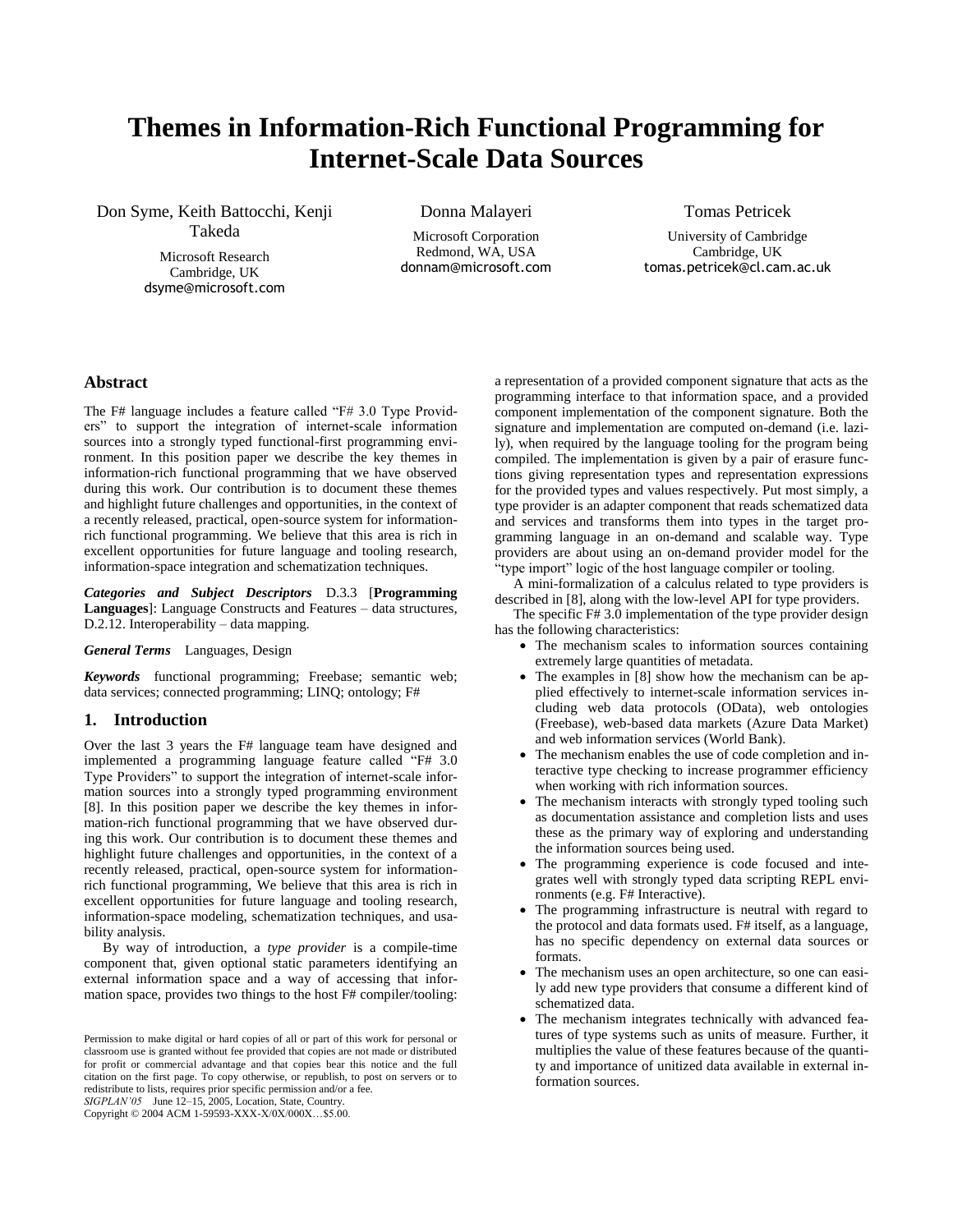An example of using a type provider to explore the "Sports" section of the Freebase knowledge graph is shown in Figure 1.

#### **1.1 Some Definitions**

Before we go further, we offer some definitions to aid discussion.

An *information space* is a loose notion that captures data sources, external to the programming language, optionally annotated with meta-data.

*Information-rich programming* is programming where one or more information spaces are integral to the operation of the programs being constructed.

An *information space schema* is a (often formal) structure that characterizes the common names, shapes, operations and constraints for an external information space.

A *(strongly-typed) information-rich programming language* is a language that allows the integration of external information sources, where the schema and content of these sources are presented in a (strongly-typed) idiomatic form. This form must reflect the information space schema of the information space in the strongly-typed representation on the programming language side.

A *component signature* is the signature of software component or information space in the host programming language. The signature typically will contain types, methods and properties and additional metadata such as documentation.

A *type-bridging technique* is a mechanism and/or methodology to take specified information spaces and produce programming language projections of those, including both a component signature and a component implementation.

A *language integrated query mechanism* is a way of writing queries in the host programming language which are then passed to external information sources. This frequently involves authoring the queries using some form of meta-programming.

#### **2. Themes and Challenges**

In this section, we state the primary themes and challenges we have encountered for strongly-typed information-rich functional programming for internet scale information spaces. We refer the reader to [8] for more detailed descriptions.

*Theme: The size and number of information spaces is growing rapidly, with respect to both data and metadata.* Stable, organized information spaces of enormous size are now available through networked services. Importantly, these spaces are both huge in terms of absolute amounts of data (e.g. total number of data points or tuples), and in absolute amounts of metadata (e.g. total size of organized schemas, names and documentation associated with the data).

*Theme: Few existing programming languages are able to seamlessly integrate external internet-scale information sources in a* 



*scalable way*. A repeated surprise in this work has been that almost no existing languages have scalable architectures for the direct integration of stable external information spaces as strongly-typed components. Existing language/tool architectures generally use code generation or eager macros, techniques which scale poorly because they are not on-demand.

The current industry alternative to static type bridging is to use dynamically typed information representations (often in a dynamically typed language). This scales well but discards the benefits of strongly-typed programming. This is particularly disturbing when working against schematized information sources that come equipped with fully stable, high-value schemas – in this situation there seems no reason, per se, why strong typing should not be applicable. It also loses the performance, tooling, correctness and cross-component interoperability benefits associated with strong types.

*Theme: There will never be a single universal schema language or protocol.* Schematization and protocols for organized information are a rapidly developing milieu of overlapping technologies and standards (SQL, XML, Web Services, CORBA, DCOM, Linked Data, OData, GData, Atom, REST, RSS, JSON, RDF, Protocol Buffers…). Our natural instinct as computer scientists is to seek a single, unifying transport standard for data sources, and the history of software is littered with such attempts. In the end technologies often trend towards lowest-common-denominator approaches such as XML or JSON. Our programming languages need information integration architectures that are open, rather than tied to these representations. A provider model avoids the lowest common denominator by opening the programming language to work with multiple standards in a scalable way.

## *Theme: A strongly-typed, functional-first language is an excellent starting point for strongly-typed information-rich programming.* This is for these reasons:

- *Type inference.* F# and all strongly-typed functional languages use type-inference extensively, requiring considerably fewer type annotations than C#, C++ or Scala, and many fewer than Java. For example, type annotations are not needed on return types for F# functions, and are rarely needed at value declarations. This is particularly crucial when dealing with provided information spaces that contain thousands or millions or types, as these types rarely need to be explicitly named, and instead flow from provided values through the code.
- *The Best of OO, the Best of Functional.* Mixed functional/OO languages use functional constructs for data manipulation and OO for data representation. OO techniques are unrivalled for representing large library designs, so it makes sense that they are used for this role when representing even larger information spaces. Functional techniques are unrivalled for data transformation, query languages and compositional control abstractions. For examples, provided collections use functional abstractions such as sequences, LINQ queries [5], and the F# asynchronous programming model [9].
- *Interactive Execution.* The combination of type providers with a REPL (in our case F# Interactive) gives a code-focused, data-scripting experience for tasks using large data sources.
- *Prior data paucity.* Functional programming languages have historically been data-deficient, in the sense that accessing external data sources has been hard, partly due to the lack of libraries, and also due to the philosophical roots these languages have in elegant closed-world mathematical systems. The needy feel the benefit of type providers very strongly!
- *Meta-programming foundations.* At the API level, F# type **Providers utilize several .NET and F# meta-programming idi- Figure 1.** Exploring the Baseball Domain on Freebase **Figure 1.** Exploring the Baseball Domain on Freebase **Figure 1.** Exploring the Saseball Domain on Freebas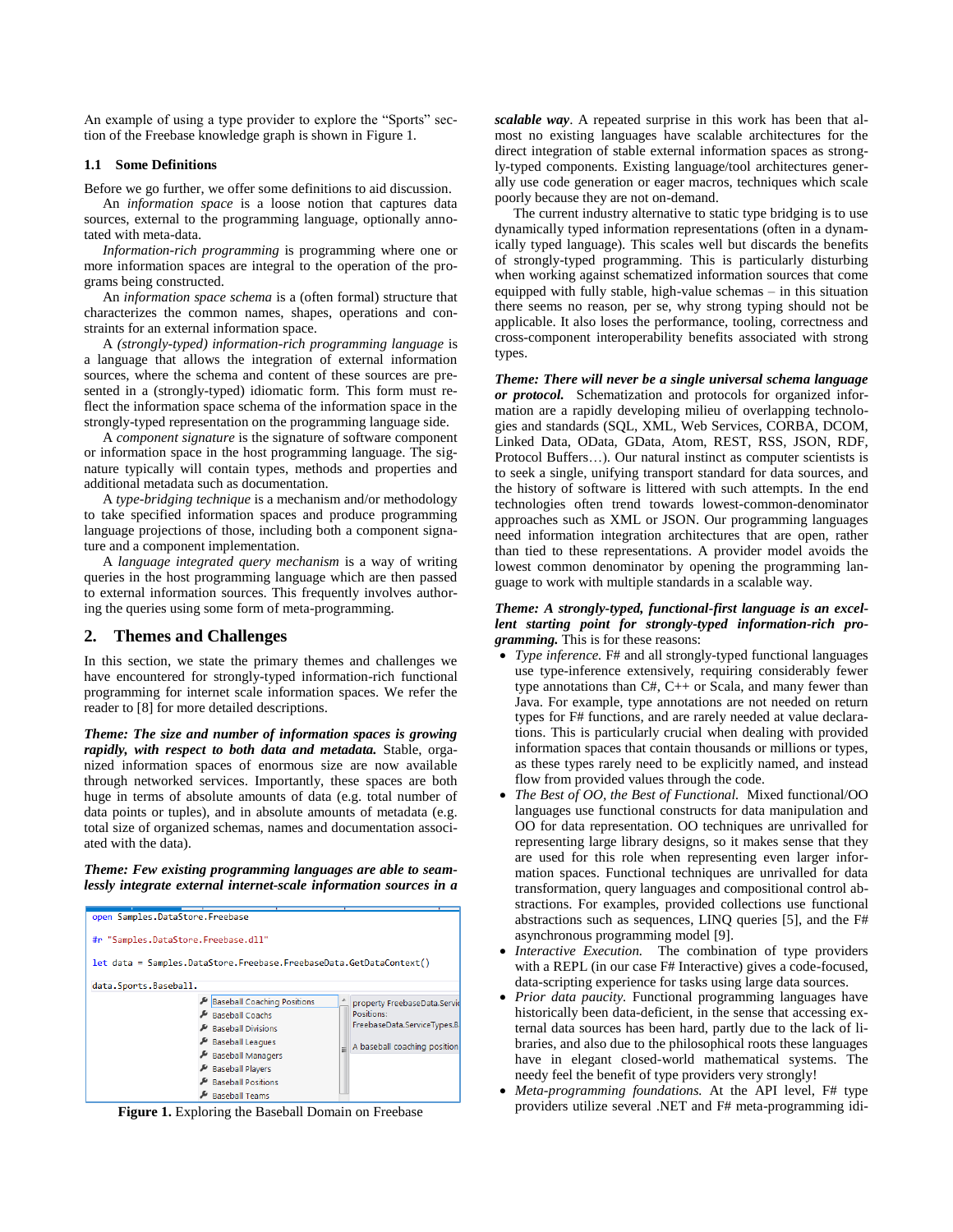oms, including F# quotations [6]. The pre-existence of these facilities was an important factor in making the type provider implementation possible within reasonable resource constraints.

*Theme: Design-time assistance.* Modern development environments use types to simplify the implementation of "design time" tooling, including Interactive type checking during development ("red squigglies"), provision of context-sensitive declaration lists ("auto-completion"), type-directed information and documentation on gestures such as mouse-hover ("quick info"), type and name-directed help systems ("F1 help"), and safe refactorings.

Some design choices of F# type providers are very much driven with the design-time experience in mind. The value of F# type providers lies very much in being able to use design-time tooling to navigate and explore information spaces. Design-time assistance also has a strong influence on information-space design, as much of the time in developing a type provider is spent in improving the usability of the completion lists offered to the data engineer. Further, individual providers sometimes show sample data in provided documentation, and completion-list filtering provides a simple search mechanism.

*Theme: Connected programming.* "Connected programming" is where connectivity to remote information sources is required during program development and/or execution. Connected programming is a common theme in language-integration of large information sources because these sources are normally (though not always) hosted remotely.

In the case of this work, connected programming means we can assume type providers can access live data sources at designtime, giving the developer an up-to-date schematization during development.

In many cases it also makes sense to provide off-line support. For instance, a developer working from home may wish to work with a type provider configured to target an inaccessible corporate database server. To support a range of realistic scenarios, type providers are frequently designed to locally cache schema information when accessing a live service and to rely on that information if the service is unavailable. Often, the type provider uses a configurable caching policy (e.g. "always connect to the server" vs. "use a cached schema if the service is unavailable") since some developers may prefer not to rely on a potentially stale local cache even when a connection can't be made.

*Theme: Bringing Simplicity and Consistency across Information Spaces.* One aim of F# type providers is that data/information programming experience is consistent across different data services. This can be seen from the seemingly disparate examples in [8]. Users can work with disparate sources of data without learning each tool or web API individually. As more type providers are created, we expect that certain patterns and conventions that apply across a wide variety of type providers will emerge. Some design patterns for type providers are provided by Microsoft [7].

*Theme/Challenge: Schema Change.* One of the most important questions when working with rich information spaces is that of schema change. From the perspective of the F# type provider mechanism, schema change manifests itself as:

- changes in the information space schema and thus the provided component signature, and
- changes in the provided implementations of methods supporting the execution of provided type implementations (i.e. changes in the results of erasure functions)

We note that there is a strong trend to towards stable, rich information sources delivered through the internet [8]. Further, in typical enterprises there are many information sources with relatively stable schemas that make up the "information base" of a modern enterprise. This trend is partly based on basic economics: stability attracts developers, developers are crucial for information providers, and so information providers are increasingly in the business of providing schema-stability guarantees in order to attract and satisfy developers. So, while information sources change, in practice a growing number of information sources don't change quite as much as one might think.

Type providers address some aspect of schema changes in these ways:

- When the space of provided types logically changes through the coding process itself, a provider may raise an invalidation signal which resets type-checking for client tools.
- When the space of provided types changes between coding sessions, the strong types and immediate auto-complete offered by type providers gives good feedback on how to correct the program.
- The (optional) use of type erasure for a type provider can reduce and clarify the set of assumptions baked into provided code, making compiled code more resilient to changes at runtime
- Deprecation ("obsolete") attributes can be propagated from external information sources. If a continuous integration build process (e.g. nightly) is used, then schema change or deprecation is detected as soon as a typecheck is performed against the modified schema. This potentially allows for early detection and remediation of problems arising from schema change.

We advocate that type providers come with a schema change specification, i.e. how their behavior is affected by schema change, particularly w.r.t. source compatibility and binary compatibility. The view that a space of provided types is "just like a library" can be helpful here. We are already familiar with how changing libraries (versioning) exposes the developer to source compatibility and binary compatibility issues both practically and theoretically, and how to factor this into formalisms for software upgrades e.g. [2, 3, 1].

The F# 3.0 type provider mechanism does not itself provide any means to adjust program execution state based on schema change. This means we normally assume we are working with information sources where there is no schema change during program execution, or in scripting environments where restarting or reloading data is reasonable once schema change occurs. Extended architectures that adjust program execution state are imaginable, though they would depend greatly on the underlying execution techniques being used. The literature on hot-swapping and dynamic software update may be relevant here [1].

*Theme: Queries.* Many information-rich data sources provide special query languages (e.g. SQL for relational databases). Frequently, it is more efficient to use such queries to execute filters, joins, or projections on the server before retrieving data as opposed to executing equivalent logic on the client side. Therefore, it will often be beneficial for type providers to include mechanisms for creating and executing queries over provided types. In some cases, this can be achieved using the standard .NET LINQ IQueryable abstraction [5], but in other cases provider authors may wish to use different abstractions (e.g. if the set of supported query operators differs greatly from those provided by IQueryable sources). Orthogonal to type providers, F# 3.0 also includes a mechanism for embedding arbitrary query languages, which gives